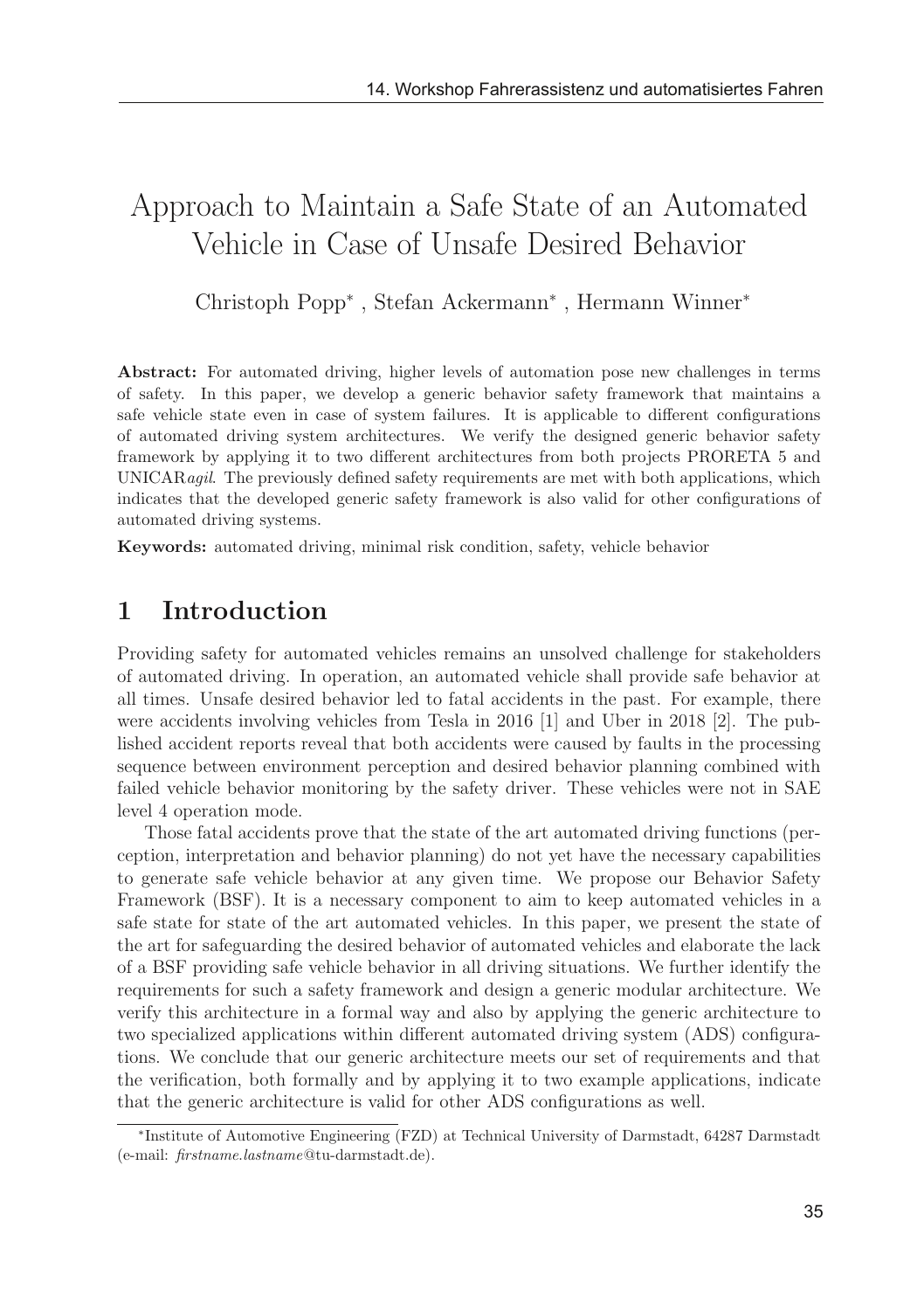# 2 Methodology

The purpose of this paper is to provide a functional safety assessment of the desired behavior of an automated vehicle equipped with a level 4 ADS according to SAE J3016 [3] and to generate a safe desired behavior if needed. We begin with a survey of the state of the art for safeguarding the desired behavior of a highly automated vehicle in Section 3. By comparing the state of the art with our problem statement, we conclude that it does not provide a generic modular architecture of a BSF. This conclusion motivates the development of such a framework in Section 4. In Section 4.1 and 4.2, we provide definitions and derive the requirements for a modular BSF, based on which we design a generic architecture for the BSF in Section 4.3. The verification of our architecture is done using two approaches in Section 5. For the first approach, we formally compare the capabilities of our BSF with the requirements. For the second approach, we apply our generic architecture to two applications with different ADS configurations and verify that the requirements are met even with different ADS configurations. Finally, we review our results and give an outlook on future research in Section 6.

### 3 State of the Art

The literature overview contains several approaches for safeguarding automated vehicles. Some of these are briefly presented below.

Shalev-Shwartz et al.  $[4]$ , Nistér et al.  $[5]$ , and based on these, de Iaco et al.  $[6]$  provide formal behavioral descriptions that prevent collisions between road users. If all road users adhere to mathematically defined safety distances in the longitudinal and lateral directions as well as other behavioral guidelines and react appropriately in dangerous situations, no collisions can occur. Other behavioral guidelines are among others to "not cut-in recklessly", that "right-of-way is given, not taken" in cooperative situations and to "be careful of areas with limited visibility" [4].

Molina et al. [7] present an architecture approach for vehicle behavior safeguarding where the outputs from the behavior planning modules are not tested directly, but indirectly by monitoring the vehicle behavior. The monitoring system is equipped with environmental perception separated from the primary environment perception and intervenes when criticalities are detected. It then overrides the controller output of the primary system and specifies a risk-minimizing vehicle behavior corresponding to the situation.

Stolte et al. [8] develop an ADS for an unmanned protective vehicle for the highway hard shoulder. In the event of component or system failures, or if the defined system limit is exceeded, the vehicle brakes to standstill. The vehicle estimates its own perception quality and uses sensor redundancies to ensure the required safety.

Pek et al. [9] present a safety layer that can be used for existing motion planners. During the operation of the automated vehicle, all legally possible movements of other road users are predicted and the safety of the current traffic situation is thus assessed in real time. In case of identified unsafeties, a combination of reachability analysis and convex optimization is used to determine drivable fail-safe emergency trajectories that end in a safe area with vehicle standstill. Similarly, the concept of Stahl et al. [10] checks the results of specific modules whose functional safety can only be insufficiently proved. In case of unsafety, a previously defined emergency braking trajectory is used.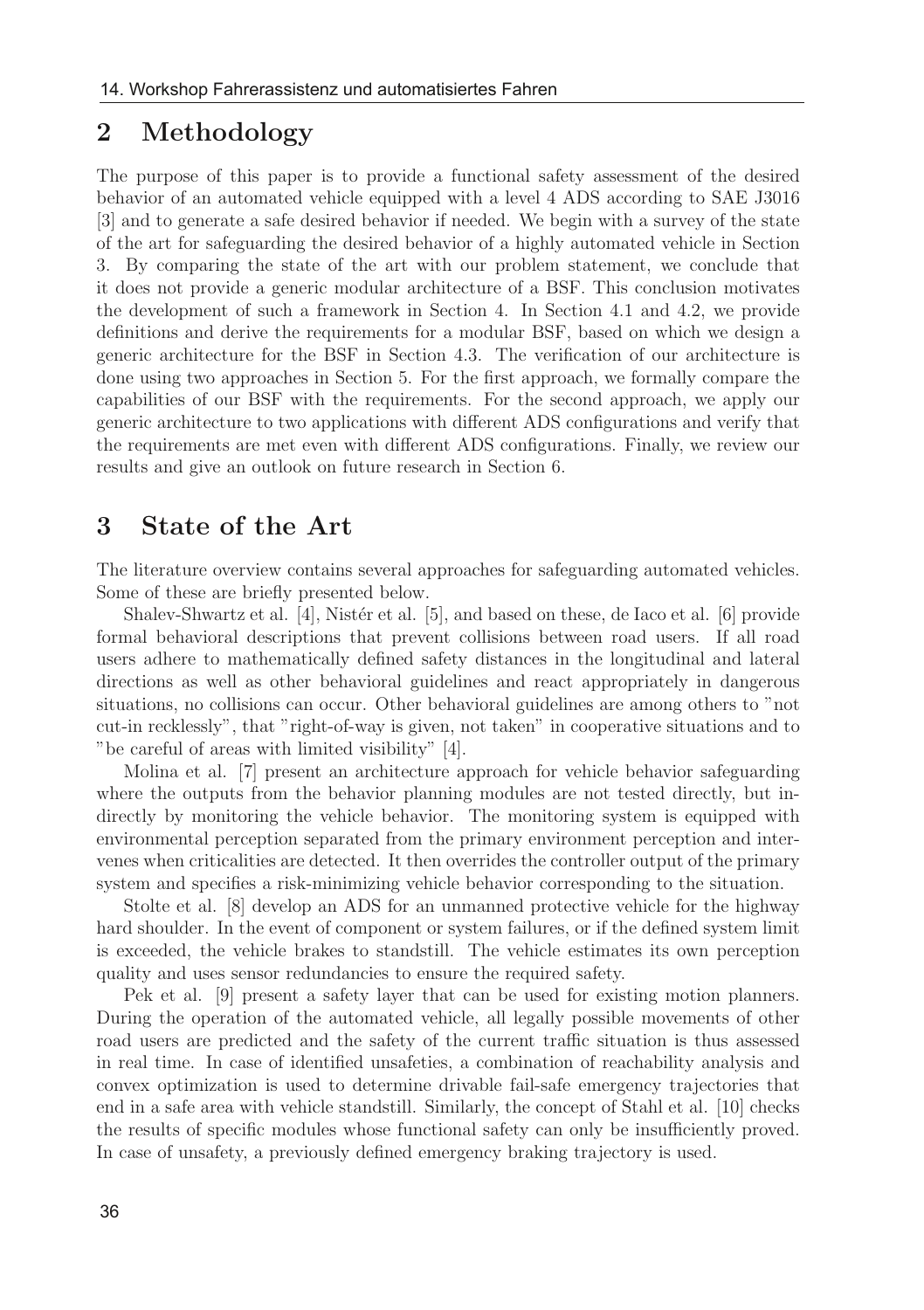Further approaches for emergency trajectories are presented, among others, by Funke et al. [11], Hilgert et al. [12] and Mehmed et al. [13]. For emergency maneuvers, Reschka [14] considers three options: Decelerating with constant steering angle, decelerating along the last calculated path, or stopping at a suitable place, for example on the roadside. Ackermann and Winner [15] present another option for an emergency maneuver: The behavior planner searches for safe stop locations and plans a minimal risk maneuver as described in ISO/TR 4804 [16] and ISO/DIS 21448 [17] to these locations. The purpose of this is to reach the minimal risk condition for each emergency situation.

In summary, literature contains many different approaches to increase safety of automated vehicles. We listed formal behavior rule definitions and various concepts to ensure the safety of the whole ADS. Still, the state of the art does not provide a generic architecture of a BSF that fully safeguards the desired behavior of an ADS for an automated vehicle. In most of the safeguarding concepts from literature, it is assumed that the vehicle environment is always perceived by the perception system according to reality. Thus, false-negative object detections, e.g. due to damaged or decalibrated sensors, are neglected. Also, failures of sensors or the entire ADS are barely addressed in the literature.

# 4 Behavior Safety Framework

### 4.1 Definitions

In this chapter, we define the terminology that we use for the development of the BSF.

#### Automated Driving System (ADS)

First, we present our definition of an automated driving system (ADS), which is shown in Figure 1.



Figure 1: Definition of the ADS.

The input to the ADS is a desired driving mission. The normal operation behavior planner contains all functional submodules of sensing and planning that are required for the automated driving task. This includes the submodules for collection and interpretation of environmental sensor data, the localization and dynamic state estimation of the egovehicle, the prediction of future object behavior and the desired behavior planning. The result is the desired vehicle behavior, which is expressed as a desired trajectory. It contains information about desired poses and dynamics of the ego-vehicle for the upcoming time. The result from the motion control and actuation is the real vehicle behavior.

Due to a variety of possible combinations of the functions of an automated vehicle, different ADS configurations are conceivable. Some of the functions can be AI-assisted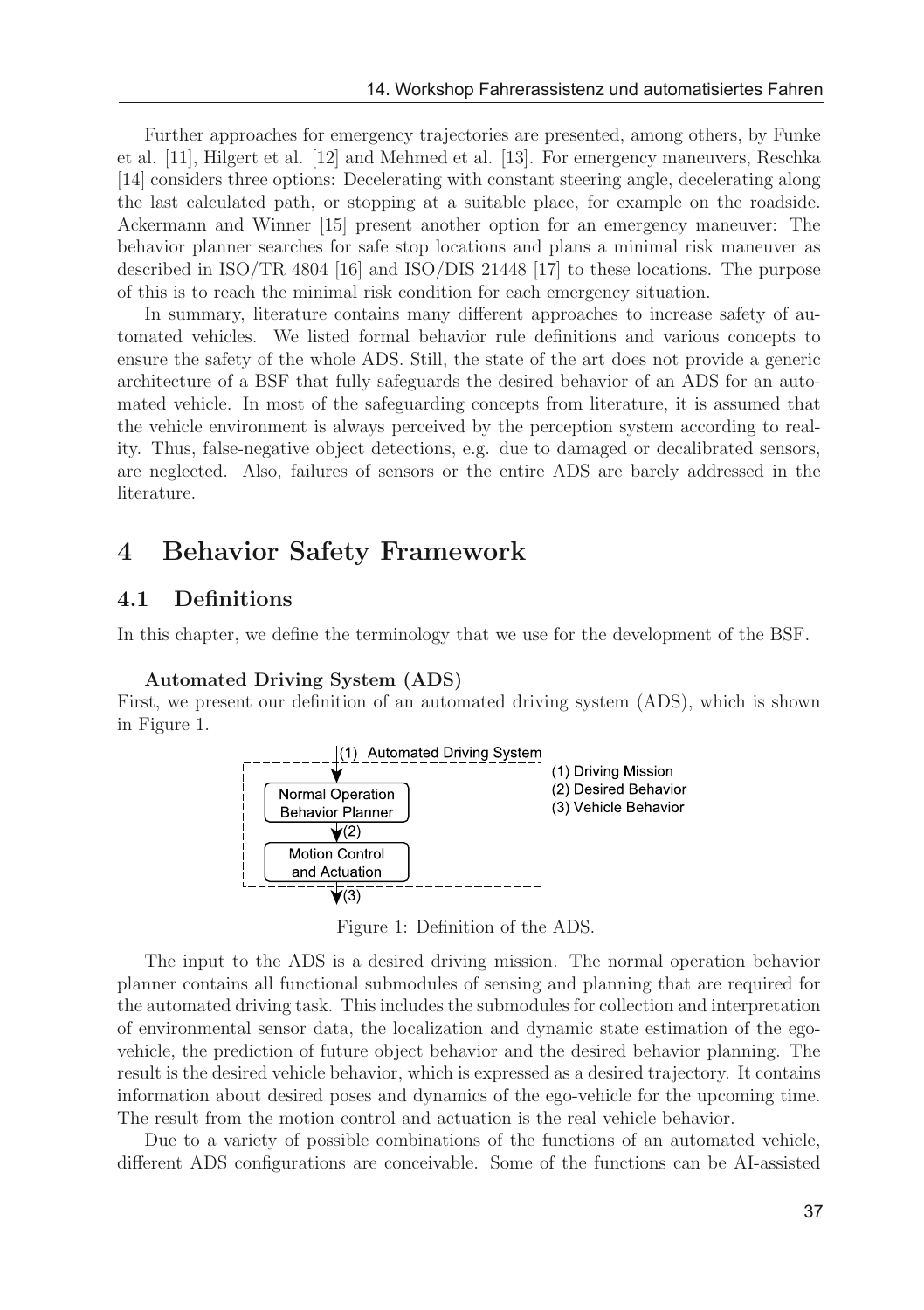and different strategies for environment interpretation or desired behavior planning can be pursued. However, end-to-end learning is excluded by this ADS architecture. Otherwise, an intervening safety function can not be integrated.

#### Behavior Safety Framework (BSF)

The BSF extends this basic ADS by adding safeguarding functions. In order not to reduce the solution space in advance, we do not define specific interfaces of interaction between the BSF and the other modules in Figure 1 for now.

#### Safe State

For the definition of the safe state, we use the definition from ISO/TR 4804 [16]: A safe state is an "operating mode that is reasonably safe".

#### Safety of Desired Behavior

Regarding the desired behavior of the automated vehicle, the terms 'safety' and 'unsafety' need to be defined. Blokland and Reniers [18] do not directly refer to automated vehicles but in general to industrial safety and state that there is actually "no commonly agreed upon definition of 'safety' nor of its opposite 'unsafety'. Today, safety is mostly defined by an absence of accidents". According to this, situations with near misses are still considered to be safe and furthermore, a situation can only be classified as safe or unsafe retrospectively. Since we have to evaluate a priori whether the desired behavior is safe, we cannot use this definition. A dictionary definition of unsafety is the "exposure to danger or risk" [19]. Junietz [20] defines it in a similar, but more detailed way in the context of automated driving: a system is in an unsafe state, if "the corresponding risk is not accepted" . For the following considerations, we use the definition of Junietz.

#### 4.2 Requirements

In this chapter, we define requirements for our BSF to safeguard the desired behavior of an automated vehicle. The task of this framework is to maintain the safe state of an automated vehicle, even with unsafe desired behavior. This shall not be performed by our BSF verifying the algorithms of the ADS, but by verifying the result of the ADS. This result is the planned desired behavior, usually defined as desired trajectory. Additionally, an appropriate risk-minimizing reaction shall be triggered in the event of detected unsafe desired behavior.

The BSF is comparable to a horse in a carriage team. The coachman leads the horse with the harness to a desired behavior. So in most cases the coachman influences the behavior of the horse. However, if a coachman leads a horse into a roadside ditch, the horse will reject this desired behavior and stop the carriage before the roadside ditch to avoid being injured. In this case, we cannot claim that the horse verifies the planning of the coachman, but only the result of the planning. In the same way, we do not presume to verify the algorithms of an ADS, but to verify that the automated vehicle does not pose an unreasonable risk.

The first requirement describes this basic functionality, from which further requirements are derived. We use the definition for the minimal risk condition as described in ISO/TR 4804 [16] and ISO/DIS 21448 [17].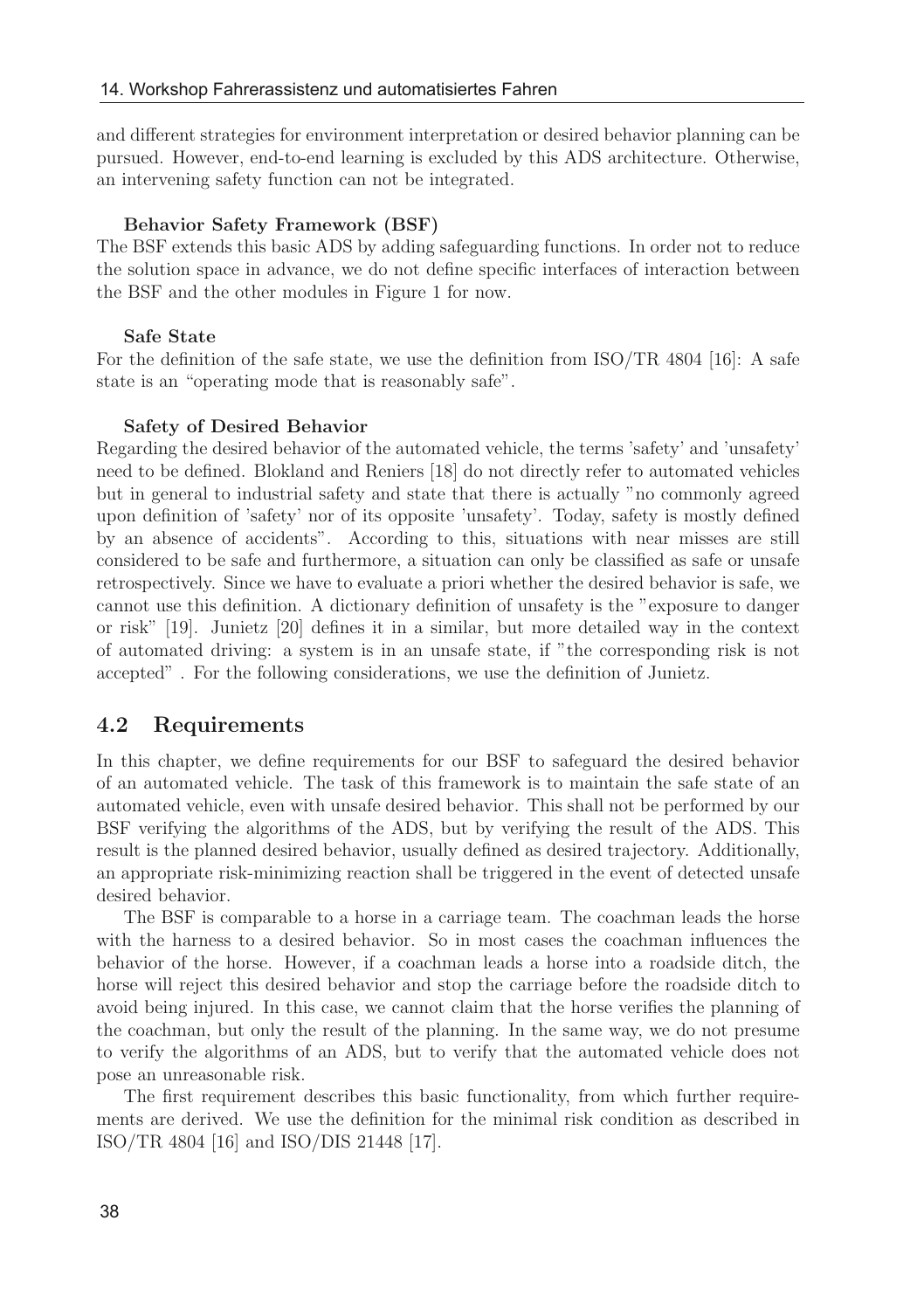Requirement 1 The BSF shall transition the ego vehicle to a minimal risk condition in case of an identified unsafety of the desired behavior.

Thus, the BSF shall perform an emergency maneuver to maintain the safe state of the automated vehicle. To avoid collisions with obstacles during the emergency stop maneuver, the BSF shall have the capability to perceive and interpret the relevant vehicle environment.

As addressed in Requirement 1, in case of detected unsafe states, the task of the safety framework is to achieve a minimal risk condition or to reduce the hazard and risk to an acceptable level by appropriate intervention in the vehicle behavior. For this, it is also crucial that unsafe states are identified fast enough.

Requirement 2 The BSF shall detect unsafeties in the desired behavior and generate a suitable intervention fast enough to reduce the risk to an acceptable level.

The detection of those unsafeties in the desired behavior includes on the one hand to be aware of whether the capabilities of the ADS-modules are sufficient to plan a safe desired behavior. This can involve the collection and interpretation of environmental sensor data, the localization and dynamic state estimation of the ego-vehicle, the prediction of future object behavior and the desired behavior planning. On the other hand, potential accidents with static or dynamic objects caused by performing the desired behavior shall also be detected.

Requirement 3 The BSF shall be aware of whether the current capabilities of the vehicle are sufficient for safe vehicle operation.

Requirement 4 The BSF shall detect whether performing the desired behavior would lead to an accident.

The safety framework shall be able to actively influence the vehicle behavior. Therefore it shall be able to set interface-compliant commands to the corresponding actuators for longitudinal and lateral vehicle movement. This can be done either directly by actuator commands or indirectly by sending the desired emergency behavior to the motion controller.

Requirement 5 The BSF shall have direct or indirect access to the relevant actuators of the vehicle.

In case of functional deficiencies of the BSF itself, the safety of the vehicle cannot be ensured anymore. Thus, they also need to be detected.

Requirement 6 The capabilities of the BSF shall be monitored online.

As a part of the ADS, the BSF is critical for the safety of the vehicle behavior. The safety framework shall therefore fulfill high safety requirements. To ensure this, the dedicated functionality must be verifiable, which corresponds to the seventh requirement.

Requirement 7 The safety and functionality of the BSF shall be testable and verifiable.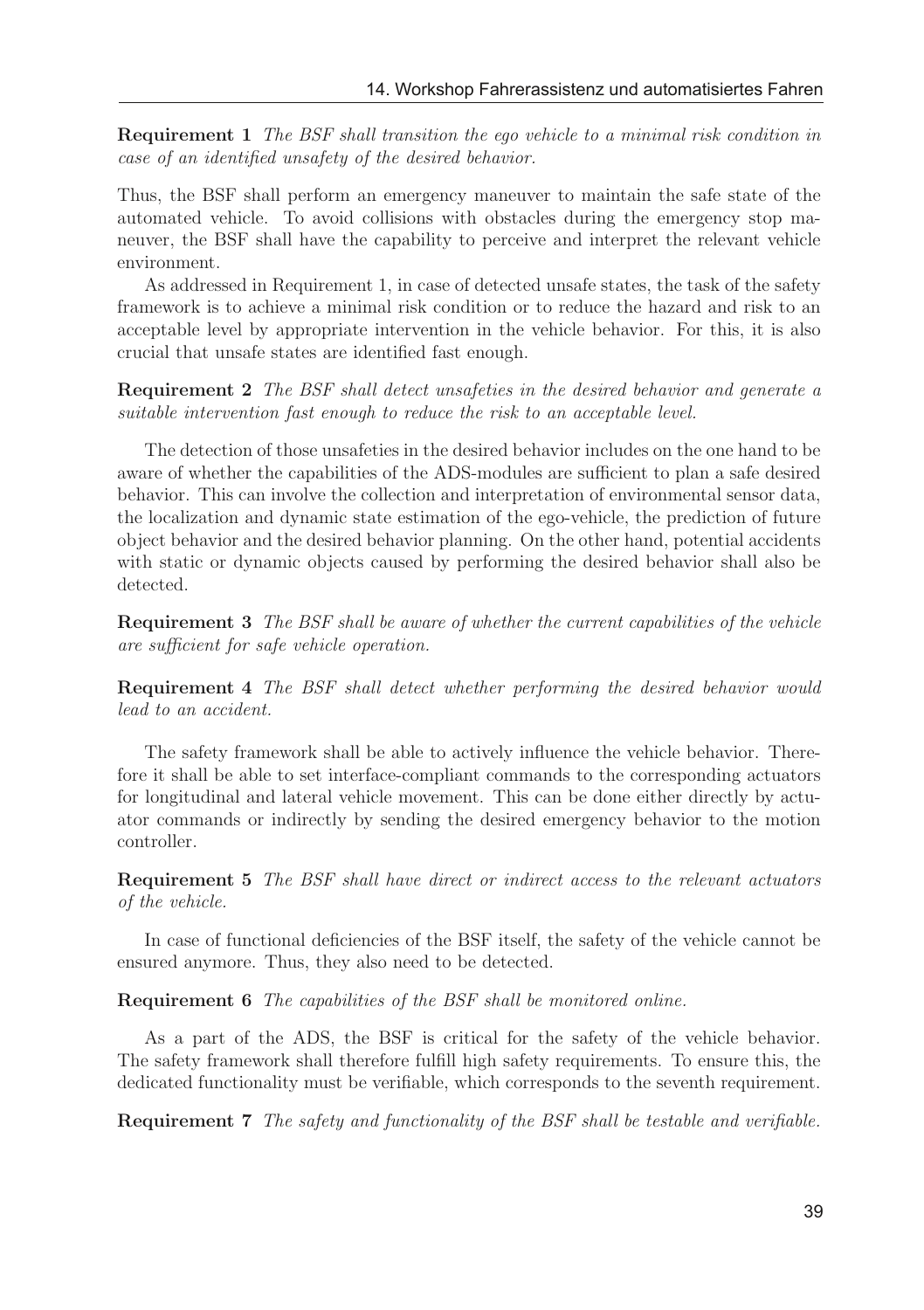### 4.3 Functional Architecture

Figure 2 illustrates the generic functional architecture of the BSF. The desired behavior planned by the normal operation behavior planner is the input of the BSF. The BSF has five functional submodules: the ADS health state data reception, the environment perception data reception, the interpretation of the relevant environment, the emergency behavior generation and the safe behavior selection.



Figure 2: Generic functional architecture of the BSF.

The lefthand submodule in Figure 2 receives information about the capabilities of the automated driving system based on the status and health data of the ADS submodules. These capabilities enable an evaluation of the safety of the desired behavior. The environment perception and the environment interpretation functions are required for two tasks. On the one hand, they need to verify whether the desired behavior is safely compatible with the environment or whether e.g. collisions may occur. On the other hand, depending on the kind of emergency strategy, they might be required for planning a safe emergency behavior, which is done by the righthand submodule in Figure 2. The last one is the safe behavior selection, which chooses either the originally planned desired behavior or the emergency behavior to be sent to the motion controller or directly to the relevant actuators of the vehicle. This decision is based on the results of the other submodules and thus always leads to a safety approved behavior output of BSF. The presented architecture only specifies the required functions represented by submodules. In order to keep the BSF generic, we do not define data flow or interfaces between them.

# 5 Evaluation and Discussion

We developed our architecture of a BSF based on the requirements given in Section 4.2. For verification we apply two approaches. In Subsection 5.1, we formally compare the capabilities of our generic architecture with the specified requirements. In Subsection 5.2, we use two different ADS configurations for verification. Once again, we compare the requirements presented in Section 4.2 with the capabilities of these ADS configurations.

### 5.1 Formal Verification

For formal verification, the capabilities of the generic architecture of our BSF are compared to the requirements. Our architecture includes the emergency behavior generation submodule. This module generates the emergency behavior to maintain the safe state of the automated vehicle. Thus, our architecture satisfies Requirement 1. Requirement 2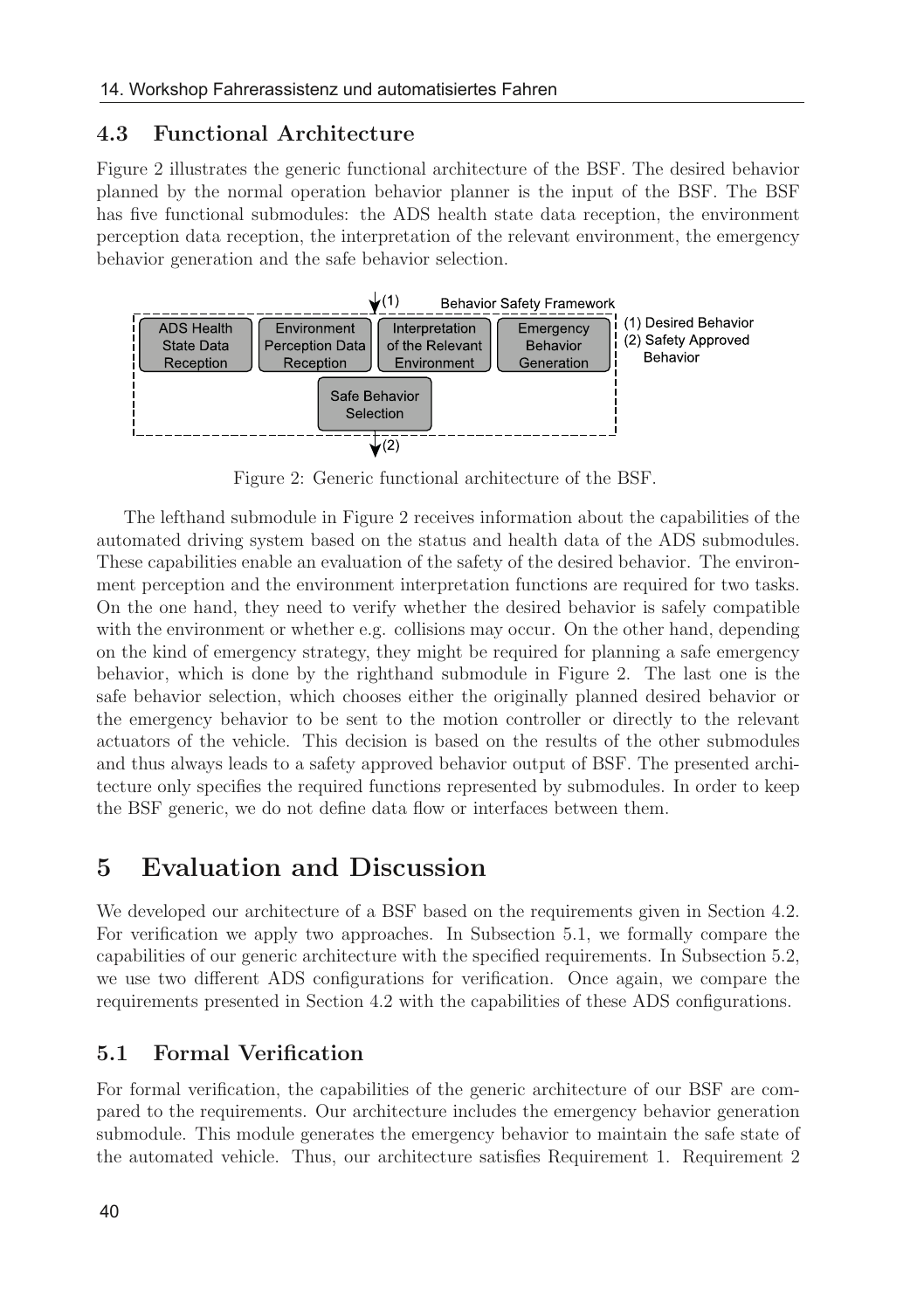requires a sufficiently fast safety response of the BSF in case of unsafe desired behavior. A formal verification of this requirement is not possible, since it is dependent on the specific implementation of the BSF. It will be verified in practical testing.

To monitor the health of the ADS, our architecture provides the ADS health state monitoring submodule. This submodule is used to determine the capabilities of the vehicle and compare them with the requirements for the driving mission. Requirement 3 is therefore fulfilled. We also added the submodules for environment perception data reception and interpretation of the relevant environment to satisfy Requirement 4.

Our modular architecture of the BSF allows a functional separation of the submodules, so that the desired behavior of different ADS configurations can be monitored with our framework. Defined interfaces to the relevant vehicle actuators enable sending commands corresponding to the desired behavior and thus, Requirement 5 is fulfilled. All submodules of the BSF determine their own health status, so that the health status of the BSF can be aggregated. As a result, our generic architecture also fulfills Requirement 6. The modularity of the BSF enables individual testability of the submodules. The functional separation between the normal operation behavior planner and our BSF allows the BSF to be tested independently of the ADS. Our BSF thus also meets Requirement 7.

### 5.2 Application

To demonstrate the technical implementation of the BSF, we introduce two examples. Section 5.2.1 illustrates the example of trajectory monitoring in the context of an AIdriven ADS. As another example, we use a fallback system for an automated vehicle in Section 5.2.2. Both systems are used in an automated vehicle equipped with an ADS that is designed for level 4 according to SAE J3016, as presented in Section 4.1.

#### 5.2.1 Safety Check Module for Monitoring AI Planned Trajectories

The so called Safety Check (SC) module is developed in the scope of the project PRORETA 5 [21]. As Nascimento et al. [22] point out in their study, besides their great potential in various fields of automated driving, AI-approaches also pose risks regarding safety. Safeguarding the results of these AI algorithms and thus the vehicle behavior is the motivation of the SC concept. Consequently, the SC only uses conventional approaches without AI in order not to have the same AI-caused safety issues as the modules of the normal operation behavior planner. Since the considered ODD includes a speed limit of  $30 \text{ km/h}$ , braking to standstill is mostly preferable to evasion maneuvers in safety critical situations. Thus, the approach to reach a minimal risk condition is to decelerate to standstill along the path of the last safe trajectory. This emergency strategy does not require additional environmental sensors, so no extra hardware is needed for the SC concept.

In the ADS, the SC module is placed between the normal operation behavior planner and the motion controller. That means that the desired behavior of the normal operation behavior planner, which is represented by a desired trajectory, is first checked by the SC module before being sent to the motion controller if no unsafe condition is identified.

As shown in Figure 3, the SC module contains the submodules for environment verification & trajectory safety check and for the system health check. The SC has access to the same sensor data as all other modules in the ADS but uses diversitary approaches of interpreting them. It is also able to detect sensor degradations for environmental or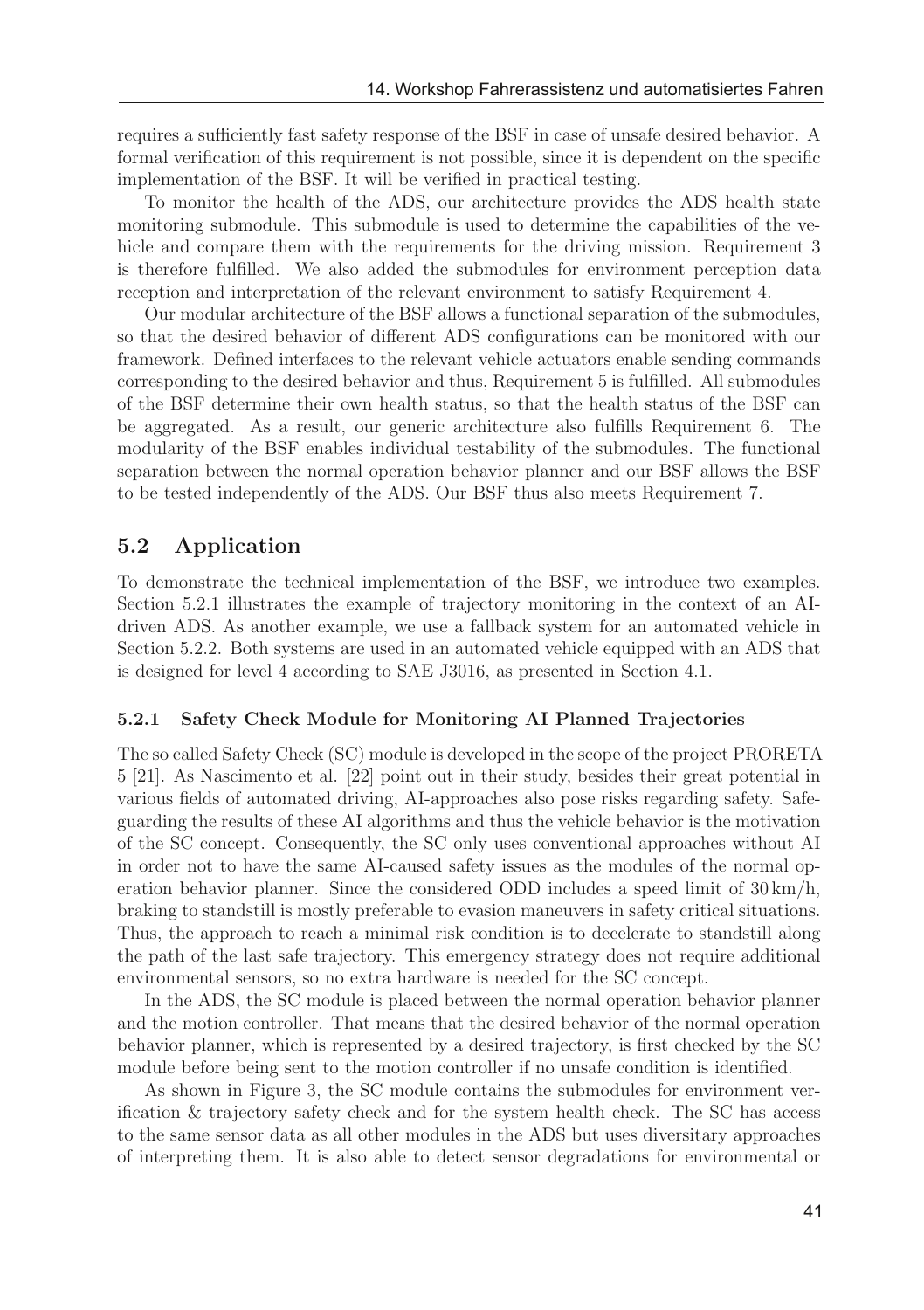vehicle dynamic sensors. The safety of the desired trajectory is checked by verification of the environmental perception of the normal operation behavior planner and by looking for collision-critical objects in and around the driving corridor. The system health check submodule observes all functional modules in the ADS as well as all sensors that sense the environment or the dynamic behavior of the vehicle. If any of them fails, the state of the ADS is considered to be unsafe. Both submodules in the SC are sending out Boolean safety flags to the trajectory selection. Based on their values, the trajectory selector chooses either the desired trajectory from the normal operation behavior planner or an emergency trajectory instead, which is provided by the righthand submodule in Figure 3.



Figure 3: Functional sketch of the Safety Check module.

Comparing this application to the generic BSF, all of the submodules defined in Figure 2 are covered. The ADS health state data reception of the generic BSF corresponds to the system health check. The emergency behavior generation and the safe behavior selection correspond to the emergency trajectory generation and the safe trajectory selection, respectively. The environment perception of the generic BSF is not separately shown in Figure 3, because the perception system of the normal operation behavior planner is used. The environment interpretation of the generic BSF is implemented as an environment verification in the SC, as described above.

Regarding the requirements defined in Section 4.2, Requirements 1 and 3 are met by the ADS with SC. Degraded capabilities of the vehicle that are not sufficient for safe operation are identified by the submodules inside the safety check box in Figure 3. In case of unsafety, an emergency trajectory is immediately generated and sent to the motion controller to transition the vehicle to standstill. This also happens in case of collisioncritical objects, that are detected by the environment verification and trajectory safety check. Requirement 4 is thus met. Since the environmental perception and interpretation is reduced to a verification task along the desired driving corridor and the emergency trajectory generation only adapts the speed profile along the path of the desired trajectory, computation time related issues are not expected. This satisfies Requirement 2.

The emergency trajectory uses the same format as the desired trajectory from the normal operation behavior planning, so the motion controller can process both kinds of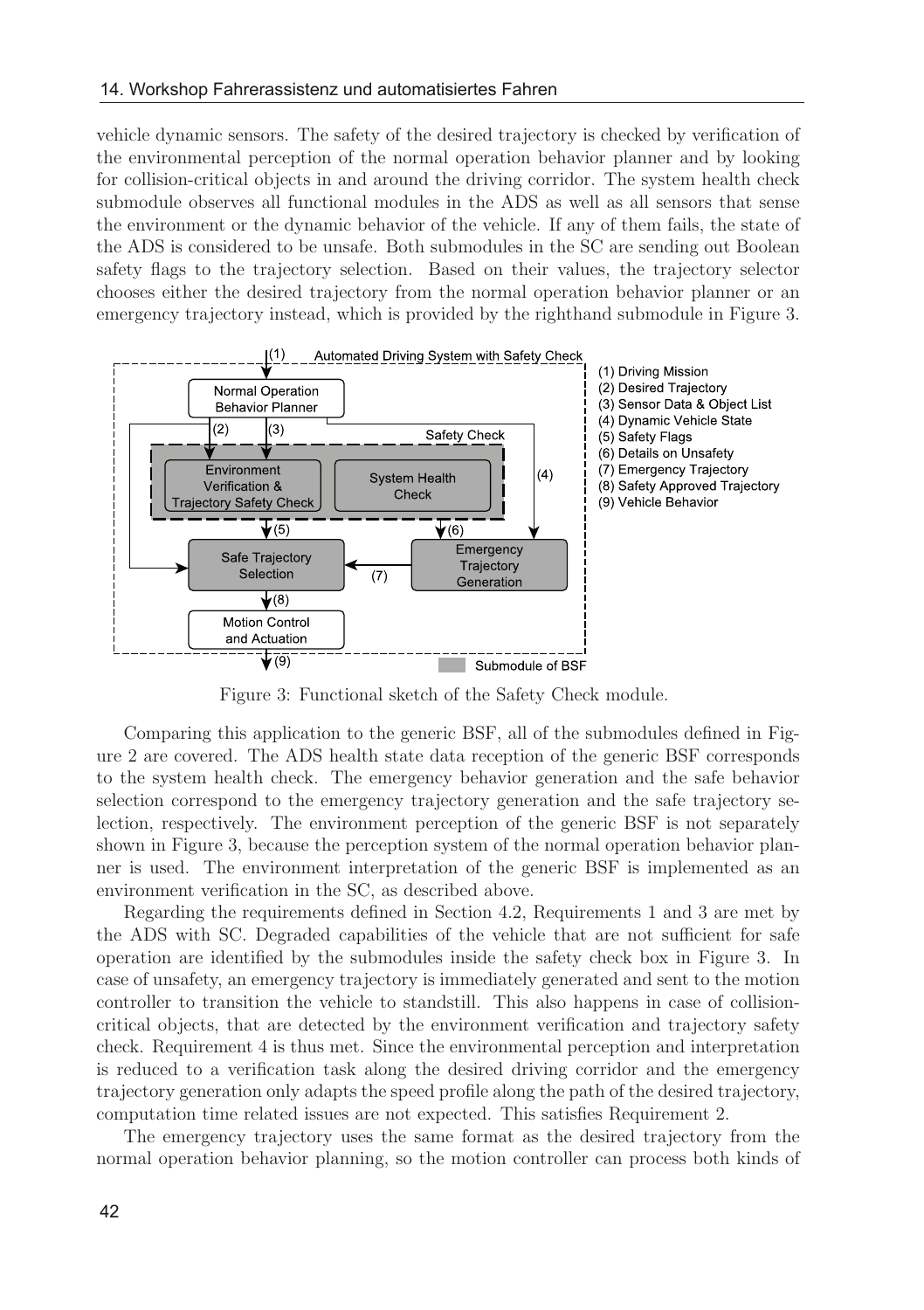trajectories in the same way. Therefore, indirect access to the relevant vehicle actuators is given and the ADS with SC also meets Requirement 5. In case of SC breakdown, the safe trajectory selection gets no information about the safety of the desired trajectory and thus does not forward any trajectory to the motion control. If the motion control has to wait too long for a new trajectory, it initiates an emergency stop by itself and thereby covers Requirement 6. However, this is not supposed to happen due to reliable design of the SC module. The ADS with the SC is designed in a modular way using clearly defined interfaces. This enables testing individual modules and thus fulfills Requirement 7.

The presented SC architecture is easy to be implemented and promising for driving at low speed. For higher velocities, the simple emergency strategy of the SC concept is not reasonable anymore. Then, the planning of collision-free emergency paths to standstill that differ from the originally planned path is more important. A safety concept that also considers higher velocities than the SC module is presented in the following section.

#### 5.2.2 Emergency Stop System Safe Halt

For a second application, we use the emergency stopping system Safe Halt for an automated vehicle [15]. The functional architecture is presented in Figure 4. This emergency stop system is engaged when the capabilities of the automated vehicle are no longer sufficient for the safe performance of its driving mission. The emergency stop system provides a minimal risk maneuver that leads the automated vehicle to the minimal risk condition. The minimal risk maneuver is monitored for collision objects by means of an independent environment perception system.



Figure 4: Functional sketch of the ADS with Safe Halt emergency stop application.

This ADS configuration includes all submodules of the generic BSF that we presented in Chapter 4. If the capabilities of this ADS with Safe Halt are compared with the requirements in Section 4.2, this ADS configuration meets Requirement 1, because the emergency stop system with the independent environment perception is able to transition the vehicle to a minimal risk condition even with severe degradation of the normal operation behavior planner.

The demonstrated ADS configuration with Safe Halt meets Requirement 2 in a prototype implementation. By providing the normal desired trajectory and the emergency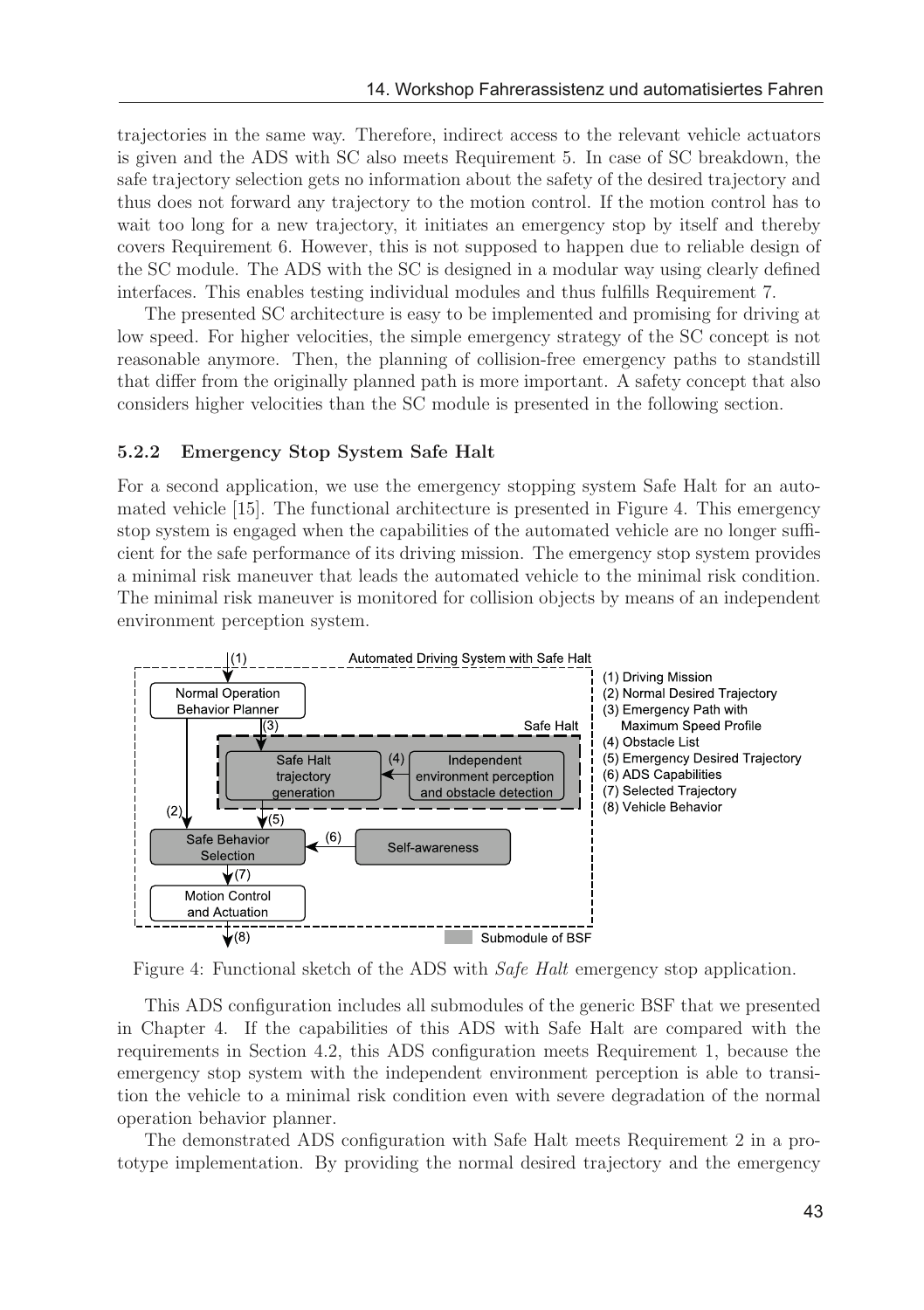trajectory in parallel, switching between both in the behavior selection is performed with minimal latency. The aggregation of the vehicle capabilities and the comparison with the requirements for the driving mission is also performed sufficiently fast in a prototypical implementation to enable a suitable desired behavior response.

Requirement 3 is satisfied by self-awareness determining vehicle capabilities and comparing them to driving mission requirements. If these capabilities are not sufficient for the driving mission, the behavior selection switches from the normal desired trajectory to the emergency trajectory and the vehicle performs an emergency stop behavior. The Safe Halt functionality provides collision free trajectories based on the separated environment perception. The system therefore fulfills Requirement 4.

The modular architecture of Safe Halt is integrated into the generic ADS architecture in an interface-compliant manner. The interfaces between the normal operation behavior planner, the safe behavior selector and the Safe Halt emergency stop are defined. This definition allows motion control and actuation to be used for the emergency stop maneuver as well. The presented ADS configuration thus fulfills Requirement 5.

The emergency stop system Safe Halt reports its health status to the ADS selfawareness. The system therefore also meets Requirement 6. Due to the modular architecture of Safe Halt, the modules are testable separately. The system thus also fulfills requirement 7.

Overall, this example shows that the generic architecture of the BSF can also be inserted into this ADS configuration and still meet all the requirements for a BSF. The architecture of the BSF enables the safeguarding of the desired behavior of automated vehicles even in the case of complete failures of the normal operation behavior planner.

## 6 Conclusion

In this paper, we present a generic architecture for a BSF for an automated vehicle with a level 4 ADS according to SAE J3016. We demonstrate the application of the architecture in two different ADS configurations. The verification of these applications indicate that the presented architecture is also valid for other ADS configurations. Our generic architecture of a BSF can be used to safeguard complex, possibly AI-supported, desired behavior planners as well as emergency stop systems to transition an automated vehicle to a minimal risk condition when needed. We see a further need for research in the reliable determination of vehicle capabilities in order to identify unsafe trajectories by an ADS internal evaluation. Our future work aims at verification and validation of the presented architecture. This will be done by experimental tests using silent testing methods in the automated vehicle under real conditions.

# Acknowledgments

We kindly thank Continental AG for their great cooperation within PRORETA 5, a joint research project of TU Darmstadt, University of Bremen, TU Iasi and Continental.This research is also accomplished within the project "UNICARagil" (FKZ 16EMO0286). We acknowledge the financial support for the project by the Federal Ministry of Education and Research of Germany (BMBF).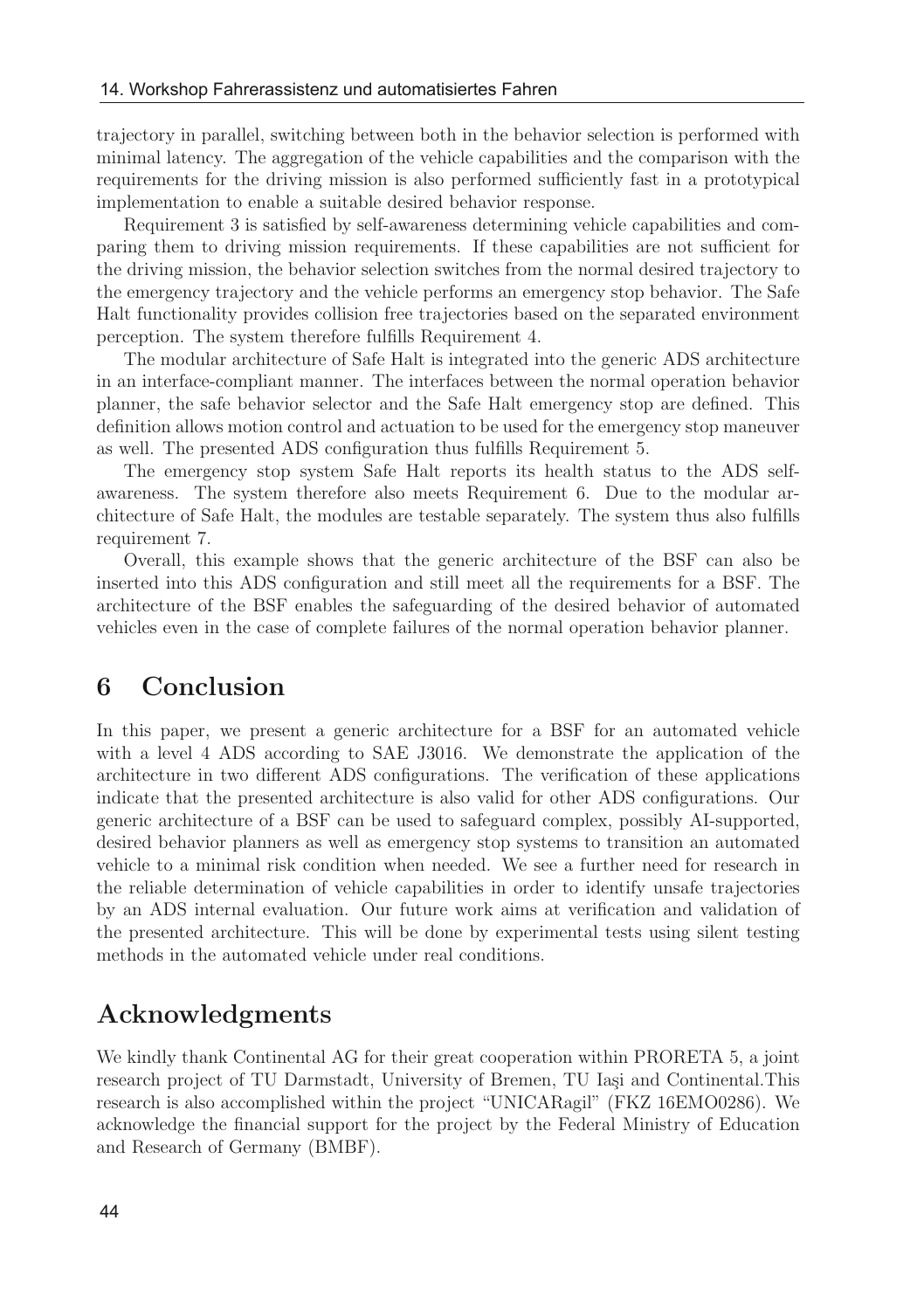# References

- [1] National Transportation Safety Board, "Collision Between a Car Operating With Automated Vehicle Control Systems and a Tractor-Semitrailer Truck Near Williston, Florida, May 7, 2016.," Highway Accident Report NTSB HAR-17/02, National Transportation Safety Board, 2017.
- [2] National Transportation Safety Board, "Collision Between Vehicle Controlled by Developmental Automated Driving System and Pedestrian, Tempe, Arizona, March 18, 2018," Highway Accident Report NTSB HAR-19/03, National Transportation Safety Board, 2019.
- [3] Society of Automotive Engineers, "SAE J3016: Taxonomy and Definitions for Terms Related to On-Road Motor Vehicle Automated Driving Systems.," 2021.
- [4] S. Shalev-Shwartz, S. Shammah, and A. Shashua, "On a Formal Model of Safe and Scalable Self-driving Cars,"  $arXiv:1708.06374$  [cs, stat], Oct. 2018. arXiv: 1708.06374.
- [5] D. Nistér, H.-L. Lee, J. Ng, and Y. Wang, "The Safety Force Field," white Paper, Nvidia, 2019.
- [6] R. De Iaco, S. L. Smith, and K. Czarnecki, "Universally Safe Swerve Manoeuvres for Autonomous Driving," arXiv:2001.11159 [cs], Jan. 2020. arXiv: 2001.11159.
- [7] C. B. S. T. Molina, J. R. d. Almeida, L. F. Vismari, R. I. R. González, J. K. Naufal, and J. Camargo, "Assuring Fully Autonomous Vehicles Safety by Design: The Autonomous Vehicle Control (AVC) Module Strategy," in 2017 47th Annual IEEE/IFIP International Conference on Dependable Systems and Networks Workshops (DSN-W), pp. 16–21, June 2017. ISSN: 2325-6664.
- [8] T. Stolte, A. Reschka, G. Bagschik, and M. Maurer, "Towards Automated Driving: Unmanned Protective Vehicle for Highway Hard Shoulder Road Works," in 2015 IEEE 18th International Conference on Intelligent Transportation Systems, (Gran Canaria, Spain), pp. 672–677, IEEE, Sept. 2015.
- [9] C. Pek, S. Manzinger, M. Koschi, and M. Althoff, "Using online verification to prevent autonomous vehicles from causing accidents," Nature Machine Intelligence, vol. 2, pp. 518–528, Sept. 2020.
- [10] T. Stahl, M. Eicher, J. Betz, and F. Diermeyer, "Online Verification Concept for Autonomous Vehicles – Illustrative Study for a Trajectory Planning Module," in 2020 IEEE 23rd International Conference on Intelligent Transportation Systems (ITSC), p. 7, 2020.
- [11] J. Funke, M. Brown, S. M. Erlien, and J. C. Gerdes, "Collision Avoidance and Stabilization for Autonomous Vehicles in Emergency Scenarios," IEEE Transactions on Control Systems Technology, vol. 25, pp. 1204–1216, July 2017.